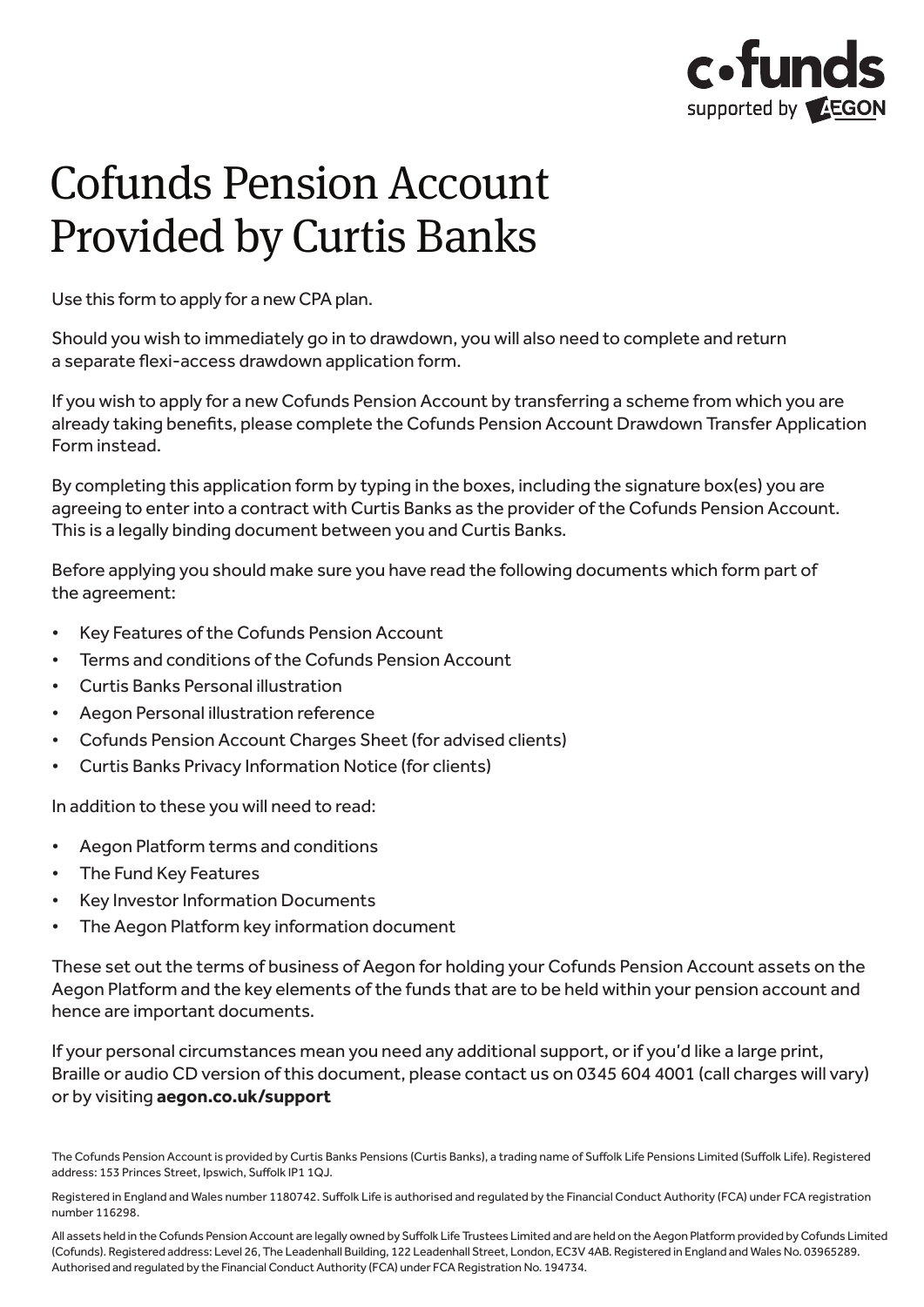# **RECEIVING GUIDANCE OR ADVICE ON TRANSFERRING TO TAKE RETIREMENT BENEFITS**

If you're transferring in order to take retirement benefits, please tick this box and complete the questions regarding Pension Wise and financial advice below.

If you're not planning to take retirement benefits after transferring, please tick this box and go to Section 1.

We think you should get financial advice or guidance before making any decisions regarding your pension savings, to help fully understand your options.

# **Pension Wise guidance**

Due to the importance of receiving guidance, the government introduced regulations to highlight Pension Wise. Pension Wise is a free and impartial government service from **[www.moneyhelper.org.uk](http://www.moneyhelper.org.uk)** offering you guidance on your pension savings and the options available to you. The regulations recommend you take guidance from an independent pension specialist at Pension Wise and appointments are available by phone or face to face.

You can book online at **[moneyhelper.org.uk/pensionwise](http://moneyhelper.org.uk/pensionwise)** or call them on 0800 138 3944. Alternatively call us on 0345 604 4001 (call charges will vary) and we'll book an appointment for you.

# **Advice**

Before making any decisions about taking your pension benefits you should also get advice from a financial adviser. If you don't have a financial adviser, you can visit **[moneyhelper.org.uk/choosing-a-financial-adviser](http://moneyhelper.org.uk/choosing-a-financial-adviser)** to find one.

# **The regulations require you, or your adviser if they're completing the form on your behalf, to confirm the following options before we can proceed with your transaction. If you plan to take guidance and/or advice you should do this before completing this form.**

Have you received guidance from Pension Wise relating to this transaction in the last 12 months?

|  | Date<br>Yes |  |  |  |  |  |  |  |  |  |  | N٥ |
|--|-------------|--|--|--|--|--|--|--|--|--|--|----|
|--|-------------|--|--|--|--|--|--|--|--|--|--|----|

If you answered No above and don't want to use Pension Wise you need to opt out, please tick the relevant option below.

I've received financial advice related to this transaction within the last 12 months.

I don't want guidance from Pension Wise.

If you've already received guidance or advice, you may want to do this again if there's been any significant change to your pension fund or personal circumstances.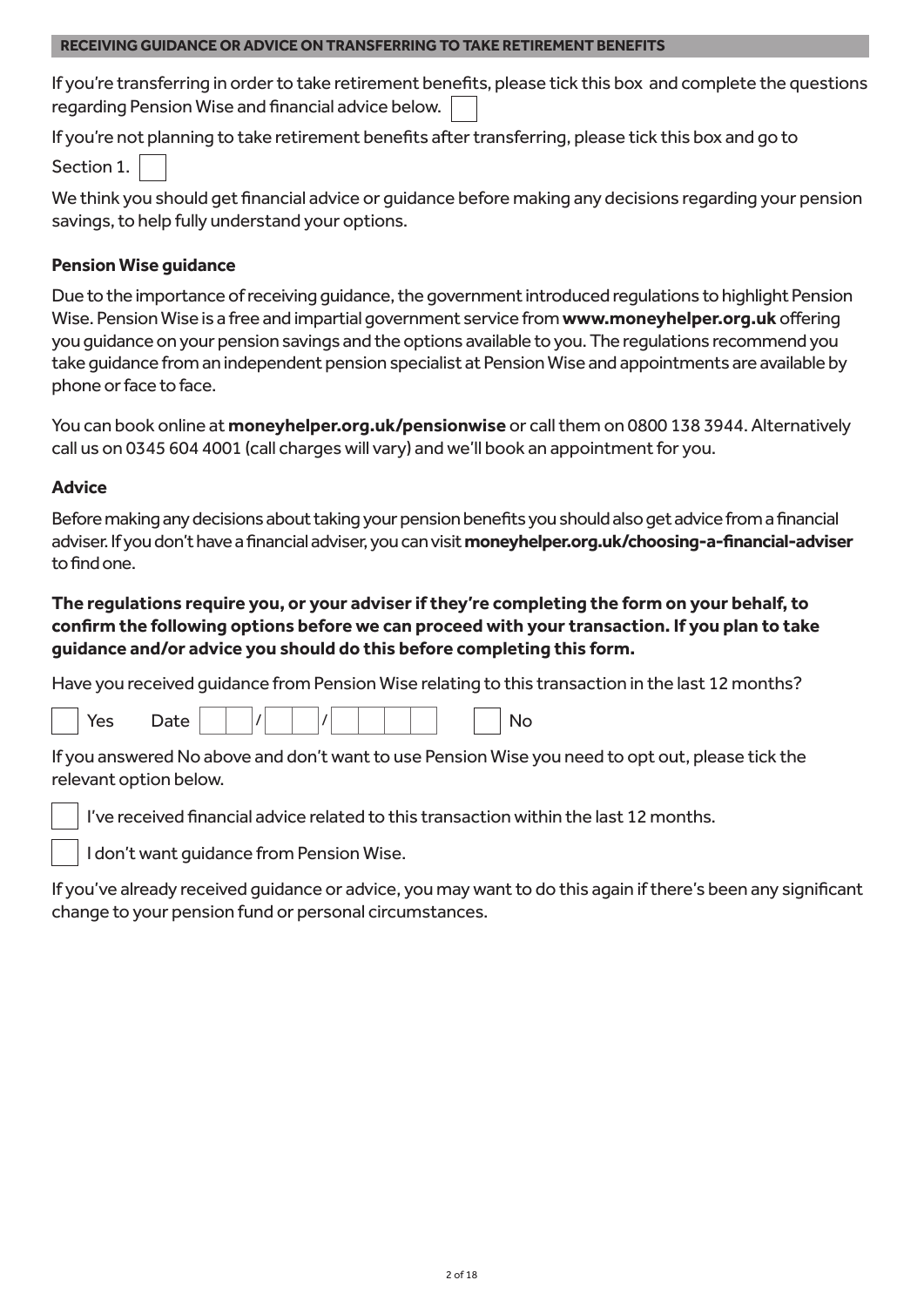**Please complete this form by typing in the boxes, including the signature box(es), together with enclosures and email it to: aegoncofundsadministration@aegon.co.uk. Our email system and the way we deal with data internally is secure. However we're unable to ensure the security of emails before they reach us. Please consider this when sending us sensitive information.**

| <b>Adviser Details (For adviser use only)</b>                                                                                                                                               |                                                                                                                                                                      |
|---------------------------------------------------------------------------------------------------------------------------------------------------------------------------------------------|----------------------------------------------------------------------------------------------------------------------------------------------------------------------|
| Adviser name                                                                                                                                                                                | Regulator's reference number for individual                                                                                                                          |
| Firm name                                                                                                                                                                                   | Regulator's reference number for company                                                                                                                             |
| <b>Address</b>                                                                                                                                                                              | Telephone                                                                                                                                                            |
|                                                                                                                                                                                             | Fax                                                                                                                                                                  |
|                                                                                                                                                                                             | Email address                                                                                                                                                        |
| Postcode                                                                                                                                                                                    |                                                                                                                                                                      |
| If the regulated company is an appointed representative or part of a network, please provide details below.                                                                                 |                                                                                                                                                                      |
| Name of principal or network                                                                                                                                                                | Telephone                                                                                                                                                            |
| Regulator's reference number for principal or network                                                                                                                                       | Fax                                                                                                                                                                  |
| Did you advise your client specifically to set<br>Yes<br>No<br>up the Cofunds Pension Account?                                                                                              | Email address                                                                                                                                                        |
| <b>Client Details</b>                                                                                                                                                                       |                                                                                                                                                                      |
|                                                                                                                                                                                             |                                                                                                                                                                      |
| <b>Curtis Banks illustration reference</b>                                                                                                                                                  | Mr/Mrs/Miss/Ms/Other-please specify                                                                                                                                  |
| Aegon illustration reference                                                                                                                                                                | <b>First Name</b>                                                                                                                                                    |
| Please insert the illustration numbers. You must have been provided with illustrations<br>from us before completing this form. If you haven't, we will not be able to process this          | Middle Name                                                                                                                                                          |
| application. Please speak to your adviser to request the illustrations.                                                                                                                     | Surname                                                                                                                                                              |
| Country of residence                                                                                                                                                                        | Previous address if you have changed address in the last three years                                                                                                 |
| Nationality                                                                                                                                                                                 |                                                                                                                                                                      |
| <b>Current Permanent Residential Address</b>                                                                                                                                                |                                                                                                                                                                      |
|                                                                                                                                                                                             | Postcode                                                                                                                                                             |
|                                                                                                                                                                                             | Date of birth $\frac{1}{D - D}$ $\int \frac{1}{M - M}$ $\int \frac{1}{Y - Y}$ $\frac{1}{Y - Y}$<br>Male<br>Female                                                    |
| Postcode                                                                                                                                                                                    |                                                                                                                                                                      |
| National Insurance number                                                                                                                                                                   |                                                                                                                                                                      |
| For tax purposes, are you resident anywhere other than the UK?                                                                                                                              |                                                                                                                                                                      |
| No                                                                                                                                                                                          |                                                                                                                                                                      |
| Yes - download and complete the individual self-certification form on our website and attach it to this form.                                                                               |                                                                                                                                                                      |
| Occupation                                                                                                                                                                                  | Home telephone number                                                                                                                                                |
| Please enter, in the box below, an age from 55 to indicate when you intend to start taking                                                                                                  | Work telephone number                                                                                                                                                |
| benefits. This does not affect your right to begin taking benefits at any age permitted.<br>Please note that if this field is left blank we will assume you intend to start taking benefits | Email address                                                                                                                                                        |
| at age 75.                                                                                                                                                                                  | If you are either married or in a registered civil partnership, please confirm the date of                                                                           |
| Retirement age                                                                                                                                                                              | birth of your spouse. If no date of birth is specified, we shall assume that you are not<br>either married or in a registered civil partnership.                     |
|                                                                                                                                                                                             | Spouse's/registered civil<br>$\frac{1}{\sqrt{N}}\int_{\mathbb{M}}\frac{1}{\sqrt{N}}\int_{\mathbb{M}}\frac{1}{\sqrt{N}}\frac{1}{\sqrt{N}}$<br>partner's date of birth |
|                                                                                                                                                                                             | Spouse's/registered civil                                                                                                                                            |
|                                                                                                                                                                                             | Male<br>Female<br>partner's gender                                                                                                                                   |
| <b>2.1 CLIENT STATUS</b>                                                                                                                                                                    |                                                                                                                                                                      |
| Please indicate below which situation is applicable to you (Please tick one box only):                                                                                                      |                                                                                                                                                                      |
| Employed                                                                                                                                                                                    | In full time education                                                                                                                                               |
| Unemployed                                                                                                                                                                                  | Self employed. If trading under a different name, please write it in the box below.                                                                                  |
| Receiving a pension chargeable to tax                                                                                                                                                       |                                                                                                                                                                      |
| Caring for a person aged 16 or over                                                                                                                                                         | Other. If you have ticked this box, please provide further details below.                                                                                            |
| Caring for one or more children under the age of 16 years                                                                                                                                   |                                                                                                                                                                      |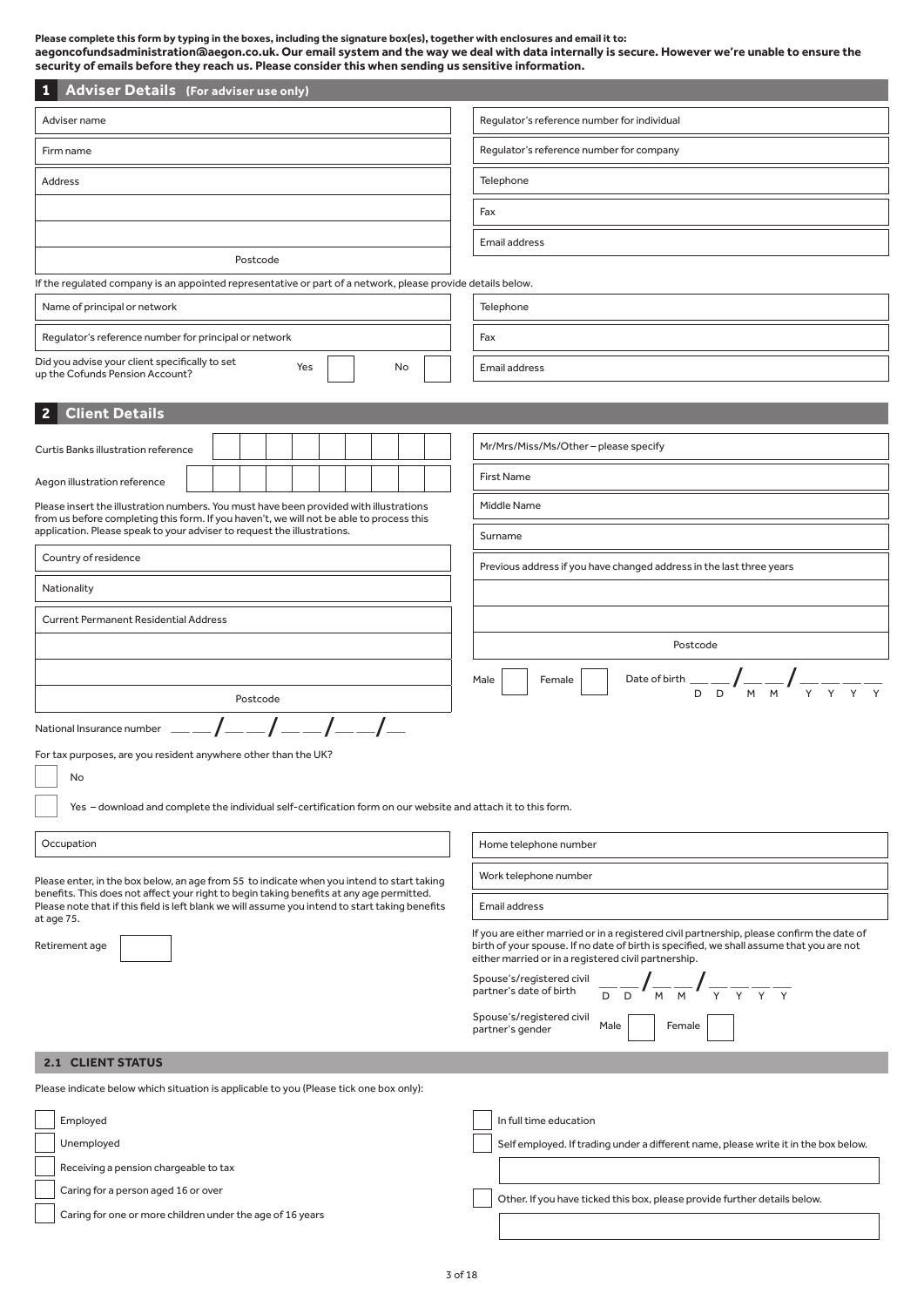# **TRANSFER REQUEST**

**3 FIRST SCHEME TO BE TRANSFERRED**

This section must be completed if you are transferring a plan from which you are not taking benefits to your Cofunds Pension Account. A separate copy of this section must be completed where more than three schemes are being transferred.

#### **3.1 SCHEME DETAILS** Full name of transferring scheme Type of scheme being transferred (e.g. personal pension) Name of scheme administrator/ trustee/insurance company Scheme administrator/trustee/ insurance company address Postcode HM Revenue & Customs reference number Policy/account number (if applicable) Transfer value  $\left| \right|$   $\epsilon$ Is the transferring scheme a full or partial transfer? 4 Full Partial – Amount transferred:  $\vert$  £ or  $\vert$  or  $\vert$  0. Is the transferring scheme a defined benefits pension scheme, for example, a final salary scheme? Yes If you are not sure, please check with your current scheme. Please check with the current scheme provider if discharge forms are required. If so, please enclose them with this form. Not enclosing these may result in a delay to the transfer.

| No – does the transferring scheme include:                                                                                                |            |     |  |
|-------------------------------------------------------------------------------------------------------------------------------------------|------------|-----|--|
| <b>Guaranteed Annuity Rates</b>                                                                                                           | <b>Yes</b> | No  |  |
| Any other safeguarded benefits that provide a quarantee or promise such as Guaranteed<br>Minimum Pension (GMP) or quaranteed growth rates | Yes        | No. |  |
| If yes to any question, I confirm that a suitably authorised financial adviser recommended that I transfer the scheme.                    |            |     |  |

We will not accept this transfer unless you have received a recommendation from a suitably authorised financial adviser to transfer the scheme.

#### **We will not accept this transfer unless you have received a recommendation from a suitably authorised financial adviser to transfer the scheme.**

If the adviser named in Section 1 gave this advice they will be required to sign and complete Section 7. If they didn't give this advice but you would still like to transfer the scheme you are required to seek transfer advice from an authorised adviser who should confirm their recommendation to transfer by completing Appendix I.

#### **3.2 ASSETS TO BE TRANSFERRED**

| The transfer payment will comprise only cash                                                                                                                                                                  |                                                                            |  |  |  |
|---------------------------------------------------------------------------------------------------------------------------------------------------------------------------------------------------------------|----------------------------------------------------------------------------|--|--|--|
| Other assets are to be transferred as investments (i.e. transferring investments without selling them).<br>Please ensure that the current scheme administrator permits this. Please include one of the below: |                                                                            |  |  |  |
|                                                                                                                                                                                                               | A full fund list including the number of units and SEDOL codes is enclosed |  |  |  |
|                                                                                                                                                                                                               | A completed <b>Investment Transfer Schedule</b> is enclosed                |  |  |  |

Any funds that are not available in the Cofunds Pension Account must either be sold before the transfer is made or remain

with the current scheme.

*i*

*i*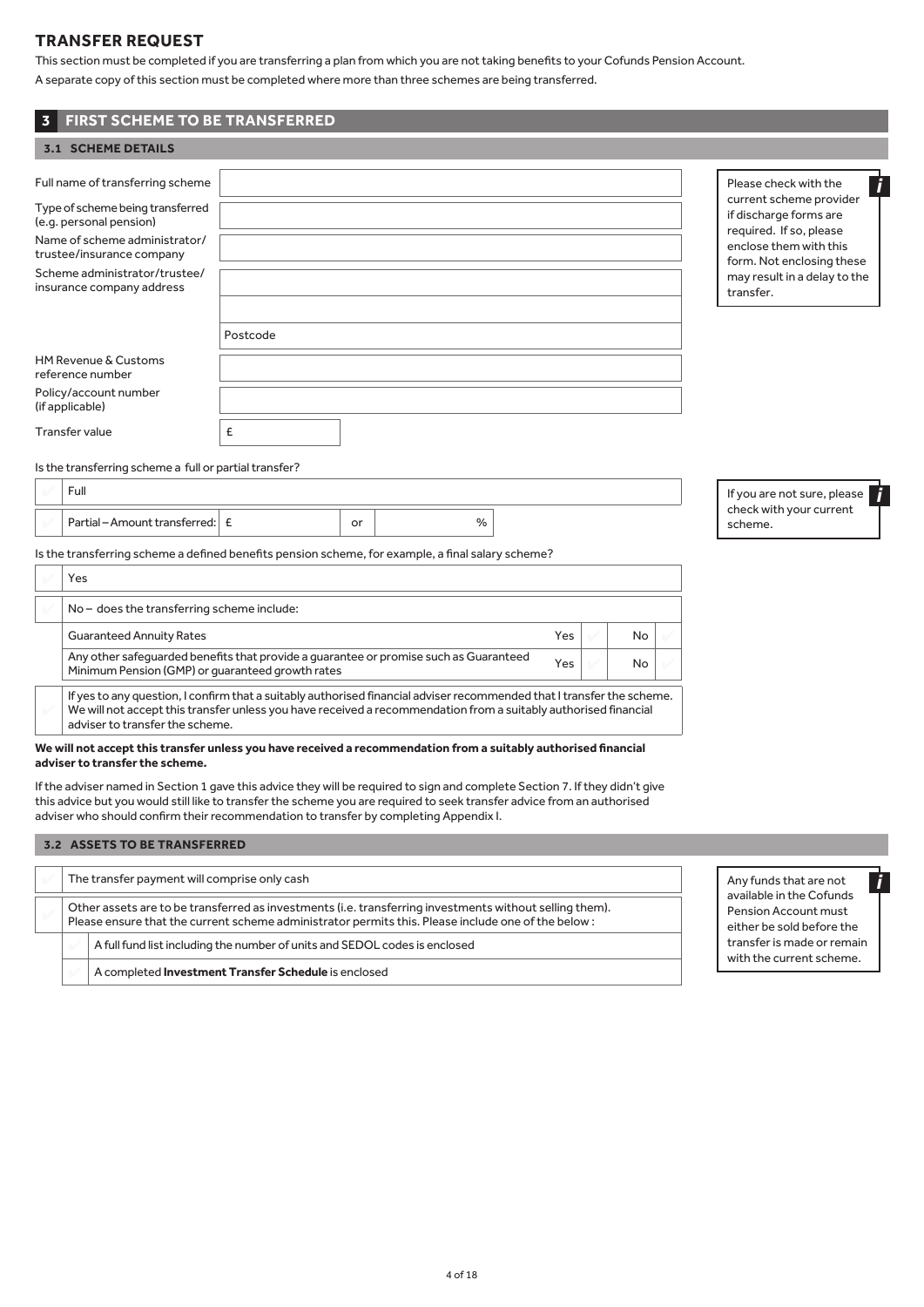# **4 SECOND SCHEME TO BE TRANSFERRED**

## **4.1 SCHEME DETAILS**

| Full name of transferring scheme                            |          | Please check with the                                                         |
|-------------------------------------------------------------|----------|-------------------------------------------------------------------------------|
| Type of scheme being transferred<br>(e.g. personal pension) |          | current scheme provider<br>if discharge forms are                             |
| Name of scheme administrator/<br>trustee/insurance company  |          | required. If so, please<br>enclose them with this<br>form. Not enclosing this |
| Scheme administrator/trustee/<br>insurance company address  |          | may result in a delay to the<br>transfer.                                     |
|                                                             | Postcode |                                                                               |
| HM Revenue & Customs<br>reference number                    |          |                                                                               |
| Policy/account number<br>(if applicable)                    |          |                                                                               |
| Transfer value                                              | £        |                                                                               |
|                                                             |          |                                                                               |

#### Is the transferring scheme a full or partial transfer?

| Fuli                            |    |   |  | If you are not sure, p          |
|---------------------------------|----|---|--|---------------------------------|
| Partial – Amount transferred: E | or | % |  | check with your curi<br>scheme. |

Is the transferring scheme a defined benefits pension scheme, for example, a final salary scheme?

| Yes                                                                                                                                       |     |    |  |
|-------------------------------------------------------------------------------------------------------------------------------------------|-----|----|--|
| No - does the transferring scheme include:                                                                                                |     |    |  |
| <b>Guaranteed Annuity Rates</b>                                                                                                           | Yes | No |  |
| Any other safeguarded benefits that provide a quarantee or promise such as Guaranteed<br>Minimum Pension (GMP) or guaranteed growth rates | Yes | No |  |
| If yes to any question, I confirm that a suitably authorised financial adviser recommended that I transfer the scheme                     |     |    |  |

#### **We will not accept this transfer unless you have received a recommendation from a suitably authorised financial adviser to transfer the scheme.**

If the adviser named in Section 1 gave this advice they will be required to sign and complete Section 7. If they didn't give this advice but you would still like to transfer the scheme you are required to seek transfer advice from an authorised adviser who should confirm their recommendation to transfer by completing Appendix I.

## **4.2 ASSETS TO BE TRANSFERRED**

| The transfer payment will comprise only cash                                                                                                                                                                  |                                                                            |  |  |  |  |
|---------------------------------------------------------------------------------------------------------------------------------------------------------------------------------------------------------------|----------------------------------------------------------------------------|--|--|--|--|
| Other assets are to be transferred as investments (i.e. transferring investments without selling them).<br>Please ensure that the current scheme administrator permits this. Please include one of the below: |                                                                            |  |  |  |  |
|                                                                                                                                                                                                               | A full fund list including the number of units and SEDOL codes is enclosed |  |  |  |  |
|                                                                                                                                                                                                               | A completed <b>Investment Transfer Schedule</b> is enclosed                |  |  |  |  |

please rent

Any funds that are not available in the Cofunds Pension Account must either be sold before the transfer is made or remain with the current scheme.

*i*

*i*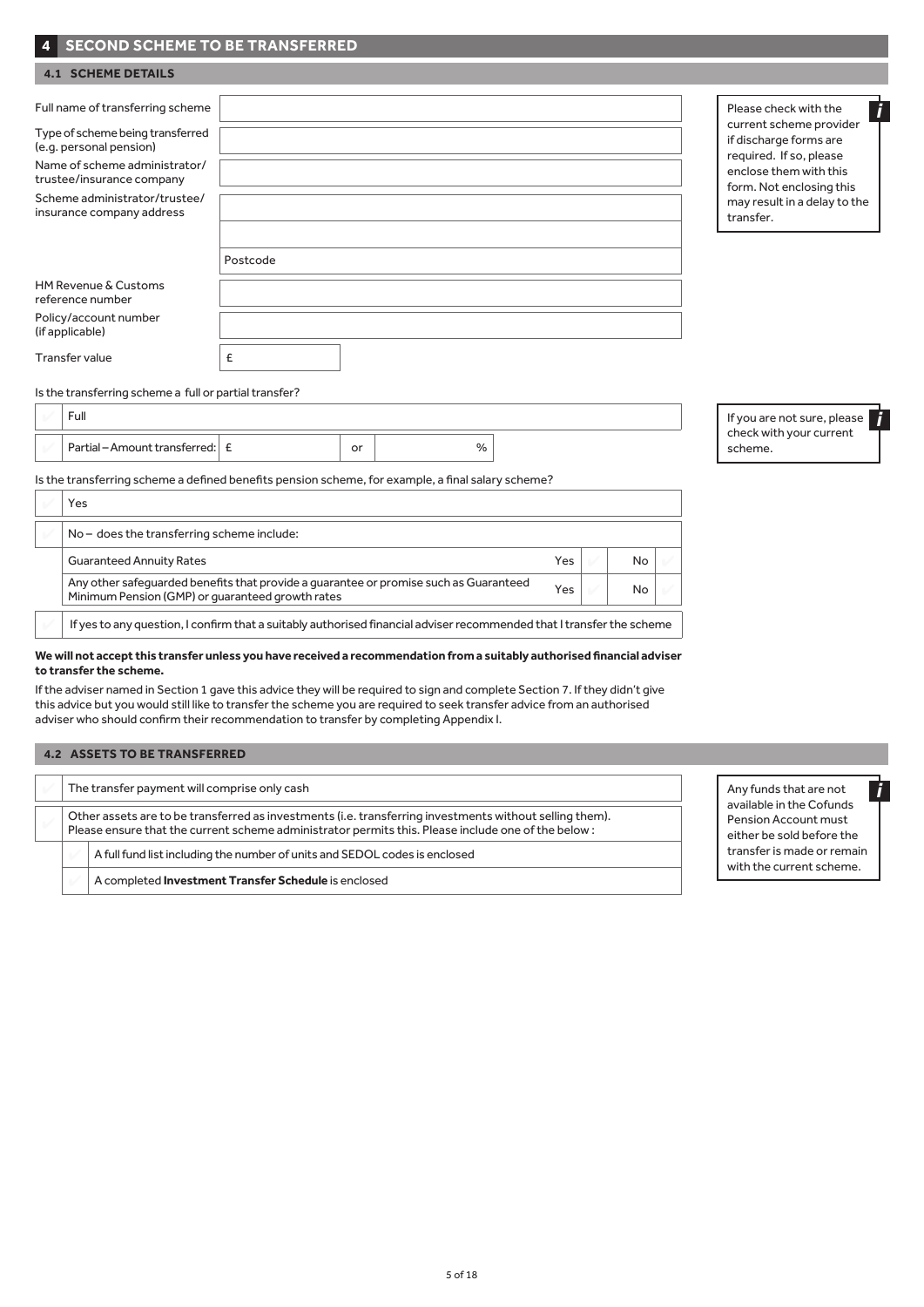# **5 THIRD SCHEME TO BE TRANSFERRED**

| <b>5.1 SCHEME DETAILS</b>                                                                                                                                                                                                   |          |                                                                                                                                                                                                          |
|-----------------------------------------------------------------------------------------------------------------------------------------------------------------------------------------------------------------------------|----------|----------------------------------------------------------------------------------------------------------------------------------------------------------------------------------------------------------|
| Full name of transferring scheme<br>Type of scheme being transferred<br>(e.g. personal pension)<br>Name of scheme administrator/<br>trustee/insurance company<br>Scheme administrator/trustee/<br>insurance company address | Postcode | Please check with the<br>current scheme provider<br>if discharge forms are<br>required. If so, please<br>enclose them with this<br>form. Not enclosing this<br>may result in a delay to the<br>transfer. |
| HM Revenue & Customs<br>reference number                                                                                                                                                                                    |          |                                                                                                                                                                                                          |
| Policy/account number<br>(if applicable)                                                                                                                                                                                    |          |                                                                                                                                                                                                          |
| <b>Transfer value</b>                                                                                                                                                                                                       | £        |                                                                                                                                                                                                          |

#### Is the transferring scheme a full or partial transfer?

| Fuli                            |    |   |  | If you are not sure, please        |
|---------------------------------|----|---|--|------------------------------------|
| Partial – Amount transferred: E | or | % |  | check with your current<br>scheme. |

Is the transferring scheme a defined benefits pension scheme, for example, a final salary scheme?

|  | Yes                                                                                                                                       |     |     |  |
|--|-------------------------------------------------------------------------------------------------------------------------------------------|-----|-----|--|
|  | No - does the transferring scheme include:                                                                                                |     |     |  |
|  | <b>Guaranteed Annuity Rates</b>                                                                                                           | Yes | No  |  |
|  | Any other safeguarded benefits that provide a guarantee or promise such as Guaranteed<br>Minimum Pension (GMP) or quaranteed growth rates | Yes | No. |  |
|  | If yes to any question, I confirm that a suitably authorised financial adviser recommended that I transfer the scheme                     |     |     |  |

#### **We will not accept this transfer unless you have received a recommendation from a suitably authorised financial adviser to transfer the scheme.**

If the adviser named in Section 1 gave this advice they will be required to sign and complete Section 7. If they didn't give this advice but you would still like to transfer the scheme you are required to seek transfer advice from an authorised adviser who should confirm their recommendation to transfer by completing Appendix I.

## **5.2 ASSETS TO BE TRANSFERRED**

| The transfer payment will comprise only cash                                                                                                                                                                  |                                                                            |  |  |  |  |
|---------------------------------------------------------------------------------------------------------------------------------------------------------------------------------------------------------------|----------------------------------------------------------------------------|--|--|--|--|
| Other assets are to be transferred as investments (i.e. transferring investments without selling them).<br>Please ensure that the current scheme administrator permits this. Please include one of the below: |                                                                            |  |  |  |  |
|                                                                                                                                                                                                               | A full fund list including the number of units and SEDOL codes is enclosed |  |  |  |  |
|                                                                                                                                                                                                               | A completed <b>Investment Transfer Schedule</b> is enclosed                |  |  |  |  |



*i*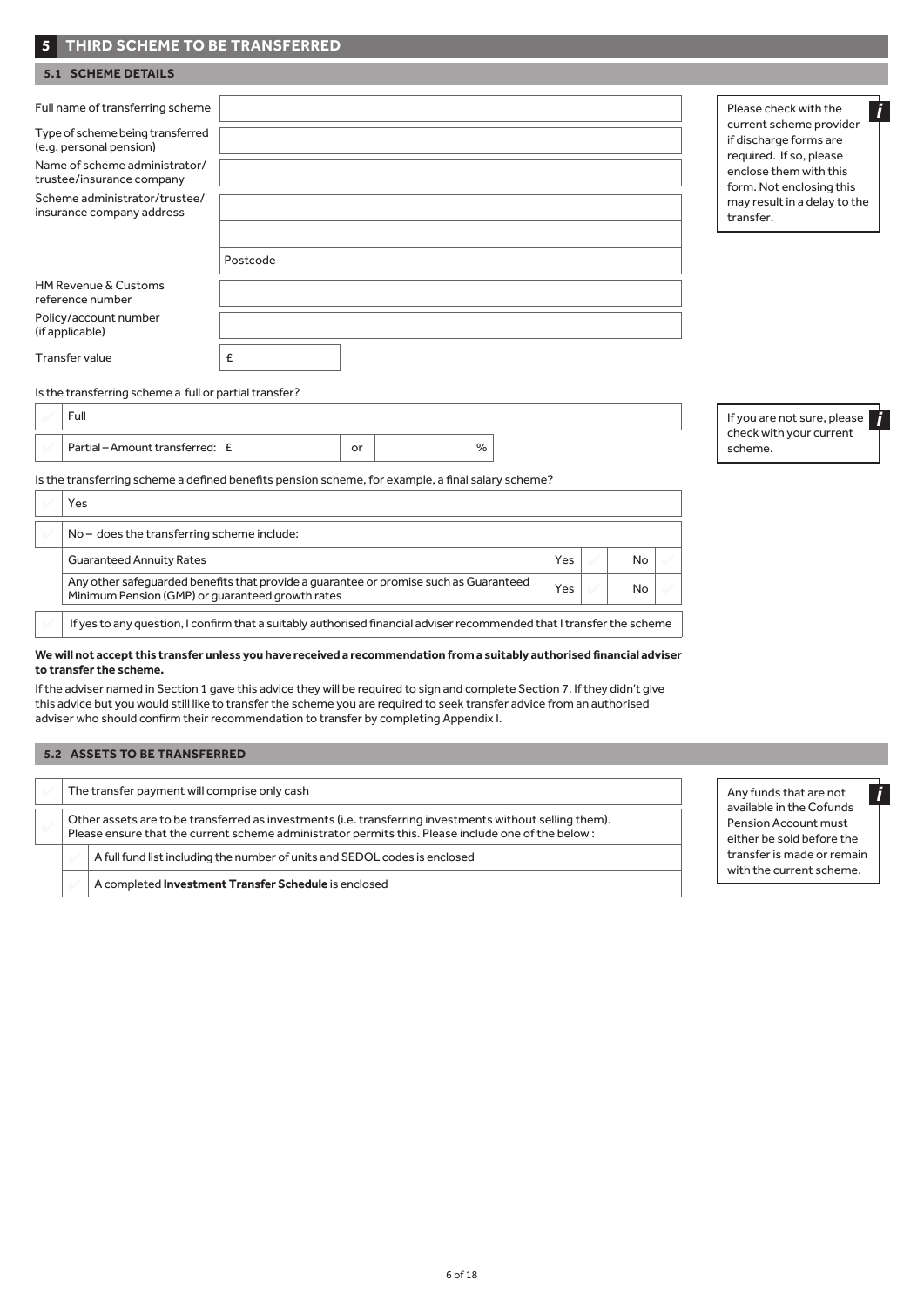## **6 CONTRIBUTIONS**

This section is to be used to make single contributions and/or start regular contributions into a Cofunds Pension Account.

Please complete an Investment strategy instruction to amend your fund choices.

## **6.1 MONEY PURCHASE ANNUAL ALLOWANCE (MPAA)**

| Please confirm whether you have triggered the MPAA. The MPAA is an allowance which may apply to your money<br>purchase pension contributions. The MPAA is triggered by accessing any of your pensions in certain ways, such as<br>receiving income in flexi-access drawdown or from a flexible annuity. | The MPAA from 6 April<br>2017 is £4,000.     |                  |                                |                                                       |
|---------------------------------------------------------------------------------------------------------------------------------------------------------------------------------------------------------------------------------------------------------------------------------------------------------|----------------------------------------------|------------------|--------------------------------|-------------------------------------------------------|
| I have not triggered the MPAA                                                                                                                                                                                                                                                                           |                                              |                  | $\mathcal{L}$                  |                                                       |
| I have triggered the MPAA                                                                                                                                                                                                                                                                               |                                              |                  | V                              |                                                       |
| Date of MPAA trigger                                                                                                                                                                                                                                                                                    |                                              |                  |                                |                                                       |
| Scheme where trigger occurred                                                                                                                                                                                                                                                                           |                                              |                  |                                |                                                       |
| <b>6.2 FUNDING THE PENSION (TICK ALL THAT APPLY)</b>                                                                                                                                                                                                                                                    |                                              |                  |                                |                                                       |
| Who's funding the pension?<br>Client                                                                                                                                                                                                                                                                    | Employer (please complete Section 6.4 & 6.6) |                  |                                | Third party (please complete Section 6.5 & 6.7)       |
|                                                                                                                                                                                                                                                                                                         | Personal (net) <sup>1</sup>                  | Employer (gross) | Third party (net) <sup>1</sup> | Cheques must be made                                  |
| Single contributions (Cheque)                                                                                                                                                                                                                                                                           | £                                            | £                | £                              | payable to Cofunds Limited.<br>For a Building Society |
| Single contributions from Aegon General Investment<br>Account cash facility                                                                                                                                                                                                                             | £                                            | N/A              | N/A                            | cheque or banker's draft<br>your name must appear on  |

For regular contributions, you'll also need to complete the Direct Debit form in Appendix II

1 Net contributions are subject to tax relief which can take between 6 and 11 weeks to reach the product cash facility.

Regular contributions  $\left| \begin{array}{ccc} \epsilon \end{array} \right|$   $\epsilon$   $\left| \begin{array}{ccc} \epsilon \end{array} \right|$ 

your name must appear on the front of the cheque, or on the back of the cheque accompanied by the Building Society's or Bank's official stamp and signature.

Aegon must receive this form and the completed Direct Debit instruction 9 working days before the collection date.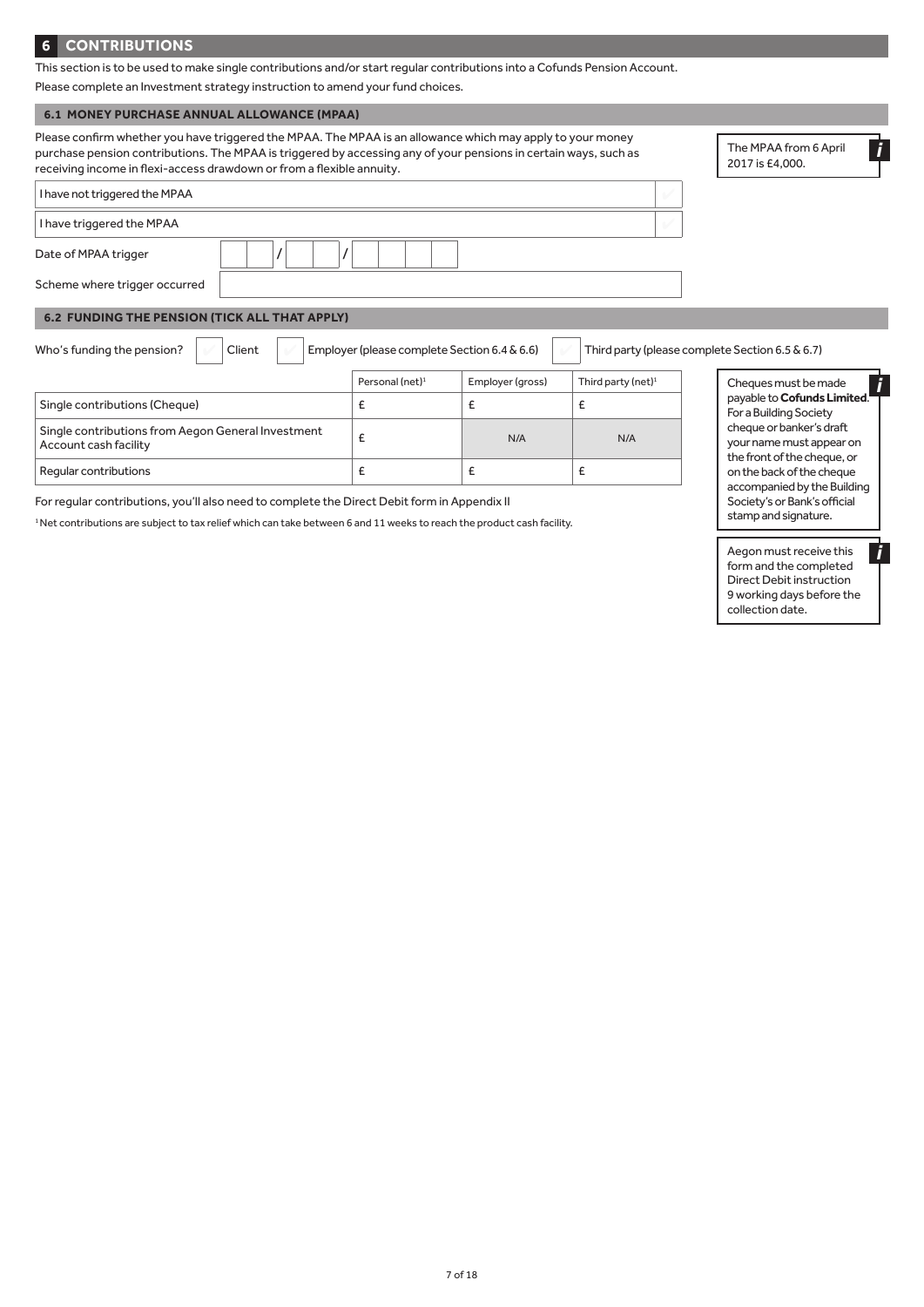| 6                                                                              | <b>CONTRIBUTIONS (CONTINUED)</b>                                                                                                                           |                                                                                                                                                                   |
|--------------------------------------------------------------------------------|------------------------------------------------------------------------------------------------------------------------------------------------------------|-------------------------------------------------------------------------------------------------------------------------------------------------------------------|
|                                                                                | <b>6.3 REGULAR CONTRIBUTION DETAILS (IF REQUIRED)</b>                                                                                                      |                                                                                                                                                                   |
|                                                                                | The details entered on this form will apply until further notice. Regular contributions can only be taken monthly on the first working day of every month. |                                                                                                                                                                   |
| First collection month/year                                                    |                                                                                                                                                            |                                                                                                                                                                   |
| <b>6.4 EMPLOYER DETAILS (IF REQUIRED)</b>                                      |                                                                                                                                                            |                                                                                                                                                                   |
| Type of employer                                                               | Public company<br>Public company<br>Private limited<br>Partnership<br>(unquoted)<br>(quoted)<br>company<br>Charity<br>Club<br>Trust<br>Society             | If this section is<br>$\boldsymbol{i}$<br>completed then the<br>employer must be                                                                                  |
| Employer name                                                                  |                                                                                                                                                            | verified in Section 7.3<br>and sign Section 6.6 if                                                                                                                |
| Registered address                                                             |                                                                                                                                                            | making regular<br>contributions and not<br>previously verified.                                                                                                   |
|                                                                                | Postcode                                                                                                                                                   | Otherwise, we only require<br>the employer's name and<br>registered address.                                                                                      |
| Registered number<br>(if applicable)                                           |                                                                                                                                                            | This section cannot be                                                                                                                                            |
| Operating address                                                              |                                                                                                                                                            | i<br>used to verify the identity<br>of any customer that falls<br>into one of the following<br>categories:                                                        |
| Relevant company<br>registry or regulated<br>market listing authority          | Postcode                                                                                                                                                   | • those who are exempt<br>from verification as being<br>an existing client of the<br>introducing firm prior to<br>the introduction of the<br>requirement for such |
|                                                                                | Names of directors, or equivalent (and dates of birth, if known)                                                                                           | verification;                                                                                                                                                     |
| Full name                                                                      |                                                                                                                                                            | • those who have been<br>subject to Simplified Due                                                                                                                |
| Date of birth (if known)                                                       | 7                                                                                                                                                          | Diligence under the<br>Money Laundering<br>Regulations; or                                                                                                        |
| Full name                                                                      |                                                                                                                                                            | • those whose identity has<br>been verified using the                                                                                                             |
| Date of birth (if known)                                                       | $\prime$                                                                                                                                                   | source of funds as<br>evidence.                                                                                                                                   |
| Full name                                                                      |                                                                                                                                                            |                                                                                                                                                                   |
| Date of birth (if known)                                                       |                                                                                                                                                            | Relevant company<br>$\boldsymbol{i}$<br>registry includes other<br>registers, such as those                                                                       |
|                                                                                | Names of principal beneficial owners with a shareholding of over 25% (and dates of birth, if known)                                                        | maintained by charity<br>commissions (or equivalent)                                                                                                              |
| Full name                                                                      |                                                                                                                                                            | or chambers of commerce.                                                                                                                                          |
| Date of birth (if known)                                                       | $\prime$                                                                                                                                                   | If there are no principal<br>Ī<br>beneficial owners with a                                                                                                        |
| Full name                                                                      |                                                                                                                                                            | shareholding of over<br>25%, please provide the                                                                                                                   |
| Date of birth (if known)                                                       | 7                                                                                                                                                          | names (and dates of birth,<br>if known) of those                                                                                                                  |
| Full name                                                                      |                                                                                                                                                            | individuals with a majority<br>shareholding of 25% or less.                                                                                                       |
| Date of birth (if known)                                                       | $\prime$                                                                                                                                                   |                                                                                                                                                                   |
| <b>6.5 THIRD PARTY DETAILS (IF REQUIRED)</b>                                   |                                                                                                                                                            |                                                                                                                                                                   |
| Customer number<br>(if applicable)<br>Mr/Mrs/Miss/Ms/Other<br>- please specify | $\overline{3}$                                                                                                                                             | If this section is<br>$\boldsymbol{i}$<br>completed then the<br>third party must be                                                                               |
| Full forename(s)                                                               |                                                                                                                                                            | verified in Section 7.3<br>if not previously verified.                                                                                                            |
| Surname                                                                        |                                                                                                                                                            |                                                                                                                                                                   |
| Permanent residential<br>address                                               |                                                                                                                                                            | If the individual has<br>i<br>changed address in the<br>last three months please<br>provide their previous                                                        |
|                                                                                | Postcode                                                                                                                                                   | address and postcode on<br>a separate sheet of paper<br>securely stapled to this                                                                                  |

Date of birth / / Male 4 Female 4

Relationship to applicant

form.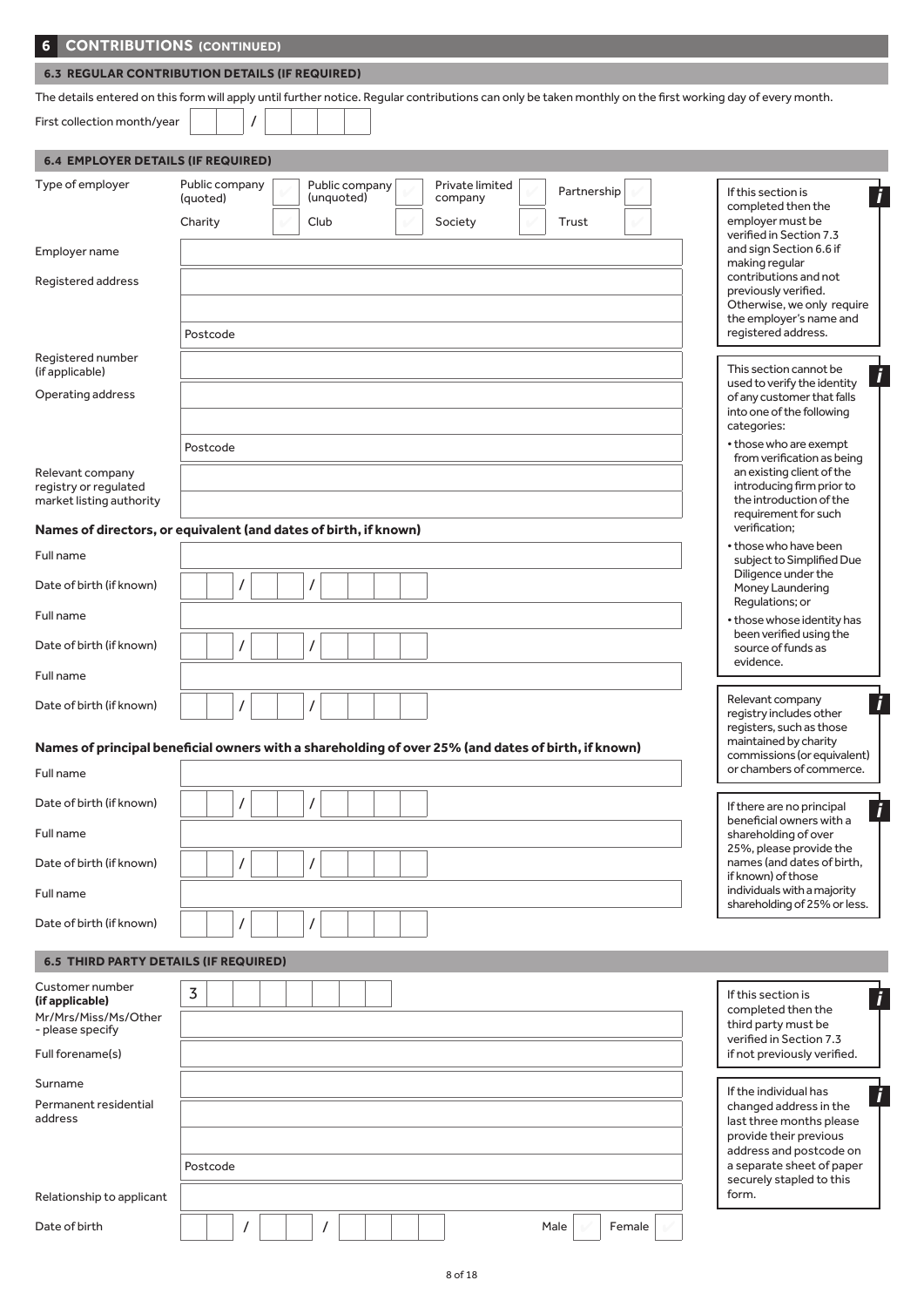## **6 CONTRIBUTIONS (CONTINUED)**

### **6.6 EMPLOYERS CONTRIBUTION AUTHORITY (IF REQUIRED)**

This is only required if you are providing regular contributions. An employer making regular contributions must complete & sign below.

I understand that I am obliged by the Pension Regulator to provide new Cofunds Pension Account Additional Contribution form for any amendments to regular contributions into my employee's Cofunds Pension Account or if any employer or employee details change. By signing this form I confirm I understand and accept the declaration above,

You have a duty to pay employee contributions to us by the 'payment due date'. This is the 19th of the month following the date of the deduction from pay. For example, a contribution deducted from pay on 5 May must be received by us no later than 19 June. We have a duty to report the late payment of any contribution that is of material significance to the Pensions Regulator.

An employer making regular contributions must complete and sign below.

| Signed                                         | Date |  |  |
|------------------------------------------------|------|--|--|
| (type name here)                               |      |  |  |
| Name of<br>signatory<br>Position in<br>company |      |  |  |

## **6.7 THIRD PARTY CONTRIBUTION AUTHORITY**

I understand that, as the third party named under Section 6.5 & 6.7, I am making this payment to the pension of the client named in Section 2.

| Signed           | Date |  |  |  |  |
|------------------|------|--|--|--|--|
| (type name here) |      |  |  |  |  |
| Name             |      |  |  |  |  |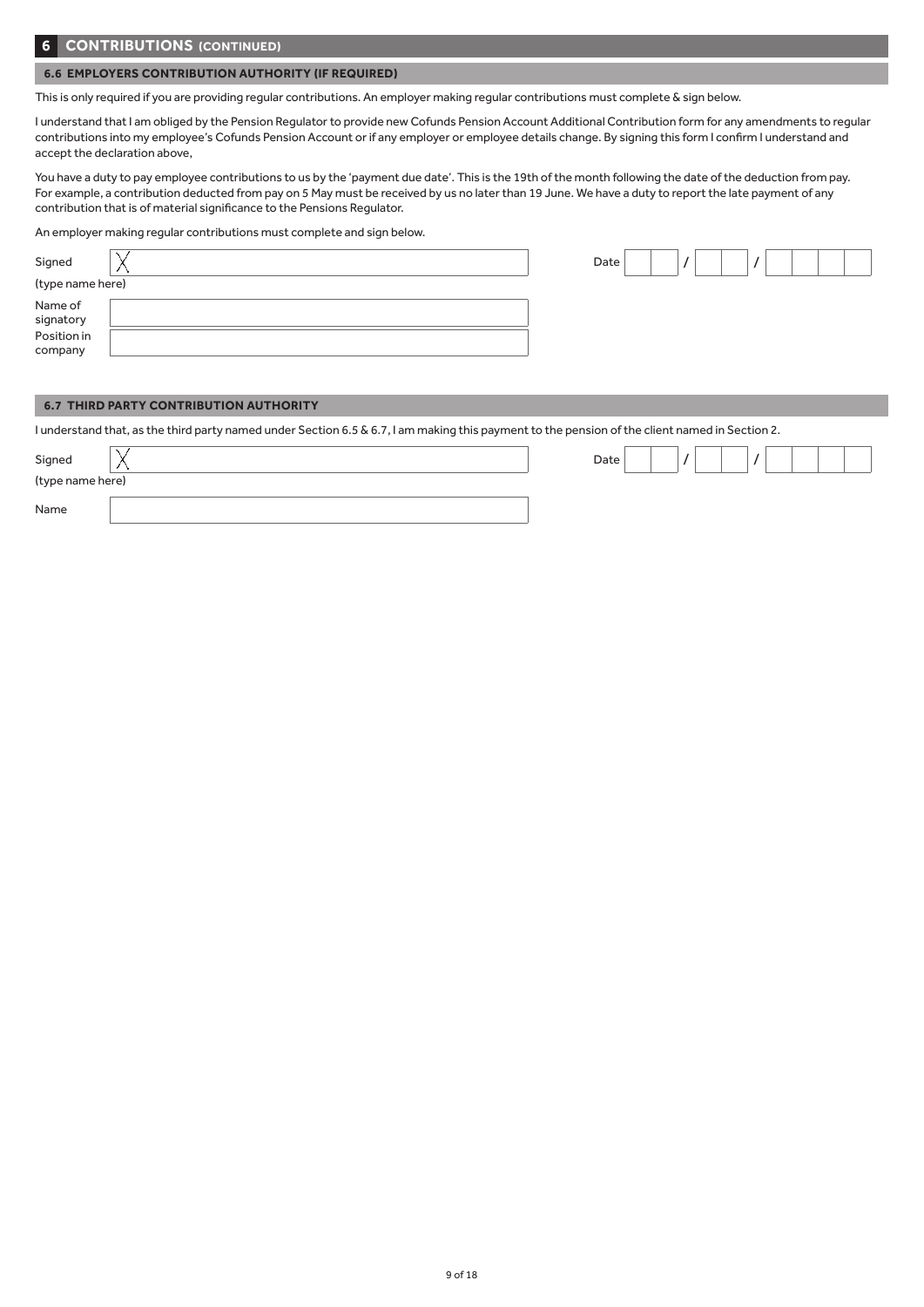# **7 ADVISER DETAILS (FOR ADVISER USE ONLY)**

| <b>7.1 ADVICE GIVEN</b>                                                                                                         |     |    |     |                 |
|---------------------------------------------------------------------------------------------------------------------------------|-----|----|-----|-----------------|
| Did you advise your client on the suitability of transferring any employer-sponsored<br>schemes to the Cofunds Pension Account? | Yes | No | N/A | If'l<br>be      |
| Did you advise your client to transfer any safeguarded benefits to the Cofunds Pension<br>Account?                              | Yes | No | N/A | aut<br>ad<br>Ap |

If 'No' to safeguarded nefits, the suitably thorised financial viser must complete pendix I to confirm they made the recommendation, otherwise we won't be able to accept the transfer.

*i*

#### **7.2 AUTHORISATION**

I/We also confirm that:

I/we have provided my/our client with the details of the fees appropriate to their investment (if applicable). 4

#### **7.3 CONFIRMATION OF VERIFICATION OF IDENTITY (CVI)**

I/We confirm that the names, addresses and dates of birth contained in this application for the **client, employer and third party payer** (if relevant) have been verified by me/us, and that the evidence I/we obtained:

Meets the standard evidence in the Joint Money Laundering Steering Group guidance for the UK financial services sector 4

Exceeds the standard evidence - where the client is a Politically Exposed Person (written details of the further verification evidence taken are attached to this application) 4

#### I/We also confirm that:

The money for investment is being drawn from an account in the name of the applicant given in Section 2, the employer detailed in Section 6.4  $\sim$ 

## **7.4 ADVISER DECLARATION**

| Signed           | Date                                  |
|------------------|---------------------------------------|
| (type name here) |                                       |
| Adviser name     | <b>FCA Reference</b><br>Number (Firm) |
| Firm name        |                                       |
| Position         |                                       |
|                  |                                       |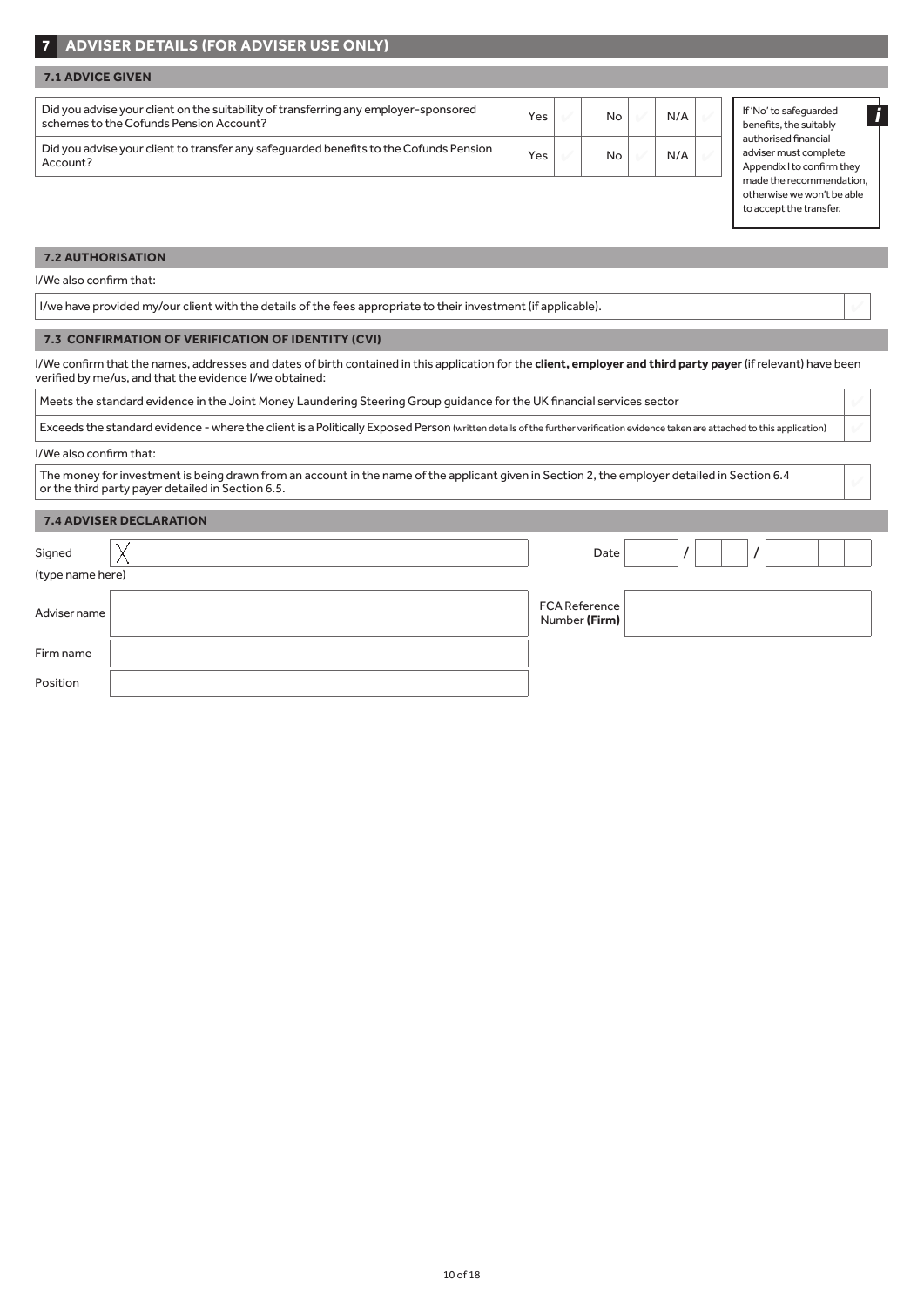# **EXPRESSION OF WISH**

This form is to tell us who you wish to receive benefits from your plan if you die.

# **8 DETAILS OF BENEFICIARIES**

Please read the 'Benefits payable on death' within the Client declaration before entering details of beneficiaries.

The percentages in Section 8<br>should add up to 100%.

| <b>8.1 INDIVIDUALS</b>         |                                                   |                                |                                                   |
|--------------------------------|---------------------------------------------------|--------------------------------|---------------------------------------------------|
| <b>Individual 1</b>            |                                                   | <b>Individual 2</b>            |                                                   |
| Name                           |                                                   | Name                           |                                                   |
| Address                        |                                                   | Address                        |                                                   |
|                                | Postcode                                          |                                | Postcode                                          |
| Date of birth                  | $\prime$<br>7                                     | Date of birth                  | $\prime$                                          |
|                                | $\%$<br>Percentage of fund payable to beneficiary |                                | Percentage of fund payable to beneficiary<br>$\%$ |
| <b>Individual 3</b>            |                                                   | <b>Individual 4</b>            |                                                   |
| Name                           |                                                   | Name                           |                                                   |
| Address                        |                                                   | Address                        |                                                   |
|                                | Postcode                                          |                                | Postcode                                          |
| Date of birth                  | $\prime$<br>7                                     | Date of birth                  | 1                                                 |
|                                | Percentage of fund payable to beneficiary<br>$\%$ |                                | Percentage of fund payable to beneficiary<br>$\%$ |
| <b>8.2 TRUST</b>               |                                                   |                                |                                                   |
| <b>Trust 1</b>                 |                                                   | Trust <sub>2</sub>             |                                                   |
| Name of trust                  |                                                   | Name of trust                  |                                                   |
| Name of trustees               |                                                   | Name of trustees               |                                                   |
| Address where<br>trust is held |                                                   | Address where<br>trust is held |                                                   |
|                                | Postcode                                          |                                | Postcode                                          |
| Date of trust                  | $\prime$                                          | Date of trust                  | $\prime$                                          |
|                                | Percentage of fund payable to beneficiary<br>$\%$ |                                | Percentage of fund payable to beneficiary<br>$\%$ |
| 8.3 CHARITY                    |                                                   |                                |                                                   |
| <b>Charity 1</b>               |                                                   | <b>Charity 2</b>               |                                                   |
| Name of Charity                |                                                   | Name of Charity                |                                                   |
| Address                        |                                                   | Address                        |                                                   |
|                                | Postcode                                          |                                | Postcode                                          |
|                                |                                                   |                                |                                                   |

Percentage of fund payable to beneficiary  $\sim$  |

| Name of Charity<br>Address |                                           |      |
|----------------------------|-------------------------------------------|------|
|                            | Postcode                                  |      |
|                            | Percentage of fund payable to beneficiary | $\%$ |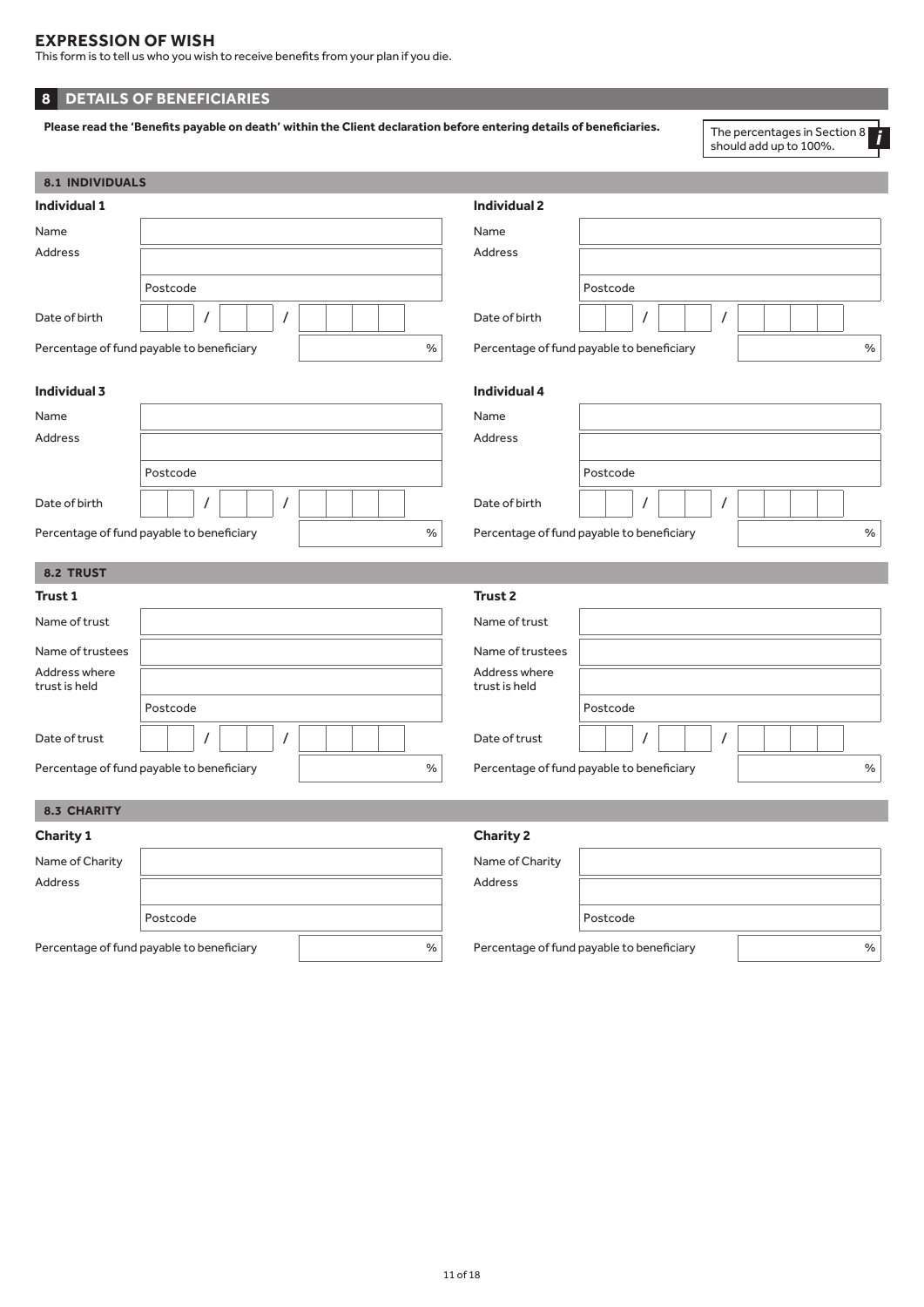# **9 ALTERNATIVE BENEFICIARIES**

Please only complete this section if you wish to name alternative beneficiaries where all of the beneficiaries you name in Section 8 either: a. die before you; or

The percentages in Section 9 should add up to 100%. *i*

b. do not wish to receive benefits from your plan (for example, for tax planning purposes).

| 9.1 INDIVIDUALS                |                                                                                                                |                                   |                                                   |
|--------------------------------|----------------------------------------------------------------------------------------------------------------|-----------------------------------|---------------------------------------------------|
| Individual 1                   |                                                                                                                | <b>Individual 2</b>               |                                                   |
| Name                           |                                                                                                                | Name                              |                                                   |
| Address                        |                                                                                                                | <b>Address</b>                    |                                                   |
|                                | Postcode                                                                                                       |                                   | Postcode                                          |
| Date of birth                  | $\prime$<br>$\prime$                                                                                           | Date of birth                     |                                                   |
|                                |                                                                                                                |                                   | $\prime$                                          |
|                                | Percentage of fund payable to beneficiary<br>$\%$                                                              |                                   | Percentage of fund payable to beneficiary<br>$\%$ |
|                                |                                                                                                                |                                   |                                                   |
| Individual 3                   |                                                                                                                | <b>Individual 4</b>               |                                                   |
| Name<br><b>Address</b>         |                                                                                                                | Name<br>Address                   |                                                   |
|                                |                                                                                                                |                                   |                                                   |
|                                | Postcode                                                                                                       |                                   | Postcode                                          |
| Date of birth                  | $\prime$                                                                                                       | Date of birth                     | $\prime$                                          |
|                                | Percentage of fund payable to beneficiary<br>$\%$                                                              |                                   | $\%$<br>Percentage of fund payable to beneficiary |
|                                |                                                                                                                |                                   |                                                   |
| 9.2 TRUST                      |                                                                                                                |                                   |                                                   |
| Trust 1                        |                                                                                                                | Trust <sub>2</sub>                |                                                   |
| Name of trust                  |                                                                                                                | Name of trust                     |                                                   |
| Name of trustees               |                                                                                                                | Name of trustees                  |                                                   |
| Address where<br>trust is held |                                                                                                                | Address where<br>trust is held    |                                                   |
|                                | Postcode                                                                                                       |                                   | Postcode                                          |
| Date of trust                  | $\prime$<br>$\prime$                                                                                           | Date of trust                     | $\prime$                                          |
|                                | Percentage of fund payable to beneficiary<br>$\%$                                                              |                                   | Percentage of fund payable to beneficiary<br>$\%$ |
|                                |                                                                                                                |                                   |                                                   |
| 9.3 CHARITY                    |                                                                                                                |                                   |                                                   |
| <b>Charity 1</b>               |                                                                                                                | <b>Charity 2</b>                  |                                                   |
| Name of Charity                |                                                                                                                | Name of Charity                   |                                                   |
| Address                        |                                                                                                                | <b>Address</b>                    |                                                   |
|                                | Postcode                                                                                                       |                                   | Postcode                                          |
|                                | Percentage of fund payable to beneficiary<br>%                                                                 |                                   | Percentage of fund payable to beneficiary<br>$\%$ |
|                                |                                                                                                                |                                   |                                                   |
| 10 <sub>l</sub>                | <b>ADVISER CHARGING</b>                                                                                        |                                   |                                                   |
|                                | Please note: all information entered below must be consistent with the charge your adviser will assign you.    |                                   |                                                   |
| <b>10.1 ONE-OFF</b>            |                                                                                                                |                                   |                                                   |
|                                |                                                                                                                |                                   |                                                   |
|                                | E<br>I authorise Aegon to pay my adviser an initial advice charge of:<br>or                                    | $\%$                              |                                                   |
| 10.2 ONGOING                   |                                                                                                                |                                   |                                                   |
| Charge model name              |                                                                                                                |                                   |                                                   |
|                                | Please note: all information entered below must be consistent with the charge your adviser will assign you to. |                                   |                                                   |
| Ongoing advice charge of:      | $\pmb{\epsilon}$<br>or annual percentage rate                                                                  | $\%$<br>or tiered percentage rate | $\%$                                              |

Any ongoing advice charge will be taken monthly in arrears from the product cash facility. For example, if you wish to charge £50 per month, please enter £600 as the ongoing amount. If you have selected to charge a tiered percentage rate please enter the highest applicable percentage rate that applies to the charge.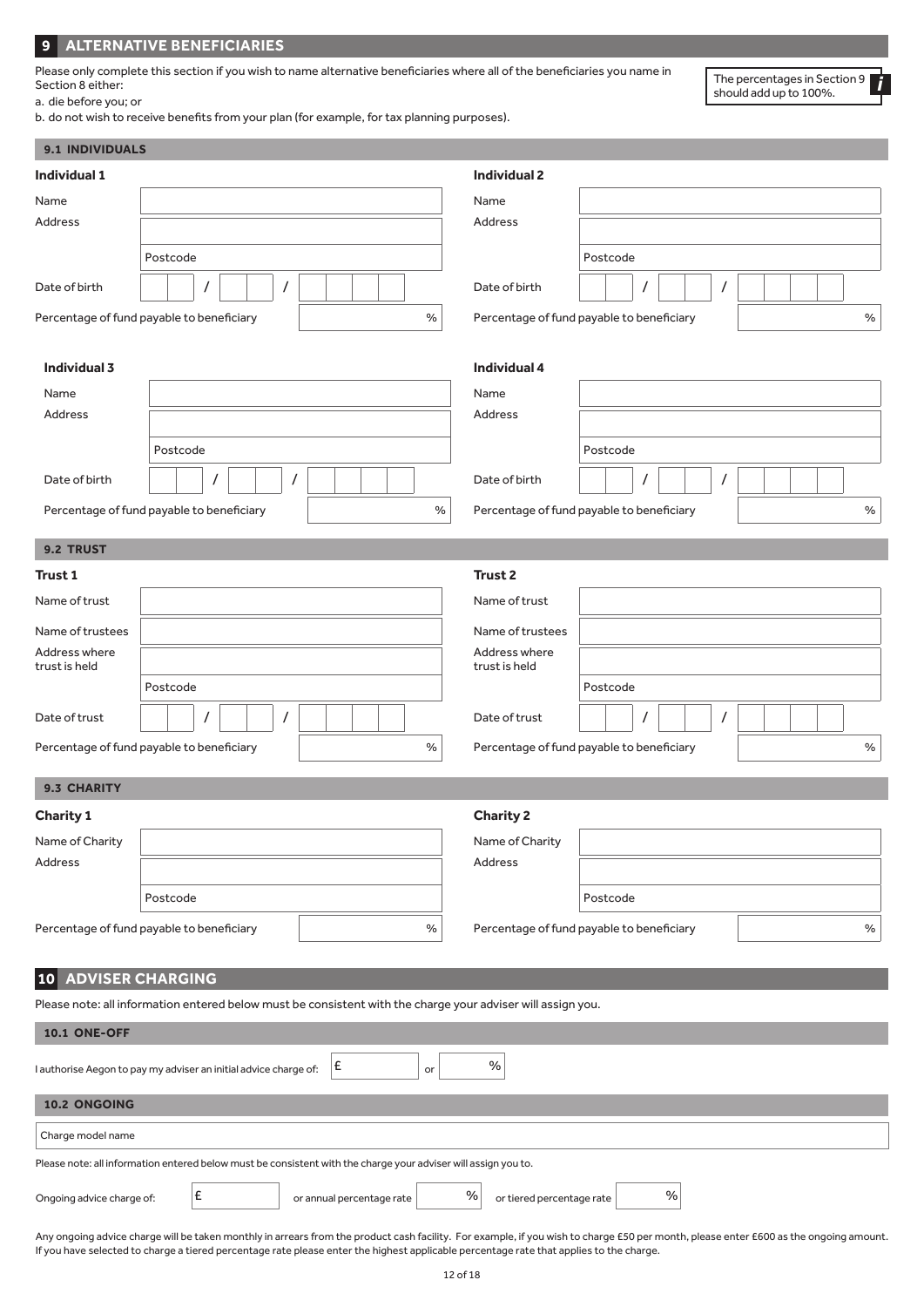#### **11.1 DATA PROTECTION STATEMENT**

#### **Important please read: Data Protection**

Curtis Banks takes your privacy very seriously. Curtis Banks uses the personal information collected through this form, from any other information that you provide to them, and personal information they collect from third parties ('your information') for the reasons and purposes set out in the Curtis Banks Privacy Information Notice (for clients).

**Disclosures:** Curtis Banks may need to transfer your information to countries outside the European Economic Area in order to provide our services to you.

Curtis Banks may disclose your information to other companies within the Curtis Banks group of companies, banks, investment managers and fund providers that are appointed to act for your Cofunds Pension Account, regulatory bodies, law enforcement agencies, the current and future owners of our business and suppliers Curtis Banks engages to process data on their behalf.

#### **11.2 DECLARATION**

I request that the benefits described in or arising from this application be provided for me under the Cofunds Pension Account as part of the Suffolk Life Appropriate SIPP Scheme and in consideration of its acceptance I undertake to be bound by the rules of the scheme in force from time to time. A copy of the scheme rules is available on request.

I declare that to the best of my knowledge and belief, once my application is made, the statements made in it (whether in my handwriting or not) are correct and complete.

I am aged over 18 years at the point I apply for the Cofunds Pension Account.

I confirm that I have received the Key Features of the Cofunds Pension Account, Cofunds Pension Account Terms and Conditions, Cofunds Pension Account Charges Sheet, Curtis Banks Privacy Information Notice and a personal illustration.

I confirm that I have received the Fund Key Features, or relevant fund specific information for the investment fund(s) I've chosen and the Aegon Platform Key Information Document.

I confirm that I have received and agree to be legally bound by the Aegon Platform terms and conditions and the Terms and Conditions of the Cofunds Pension Account.

I accept that Aegon or Curtis Banks will correspond with the adviser who submits my application unless I give written notice to change that adviser.

I confirm that I will contact Aegon to amend my application if needed.

**Declarations to the current provider of the transferring scheme(s)**

I authorise, instruct and apply to the current provider to transfer sums and assets from the plan(s) as listed in the transfers in sections three to five of this application directly to Curtis Banks and to provide any instructions and/or discharge required by any relevant third party to do so. Where you have asked me to give you any original policy document(s) in return for the transfer of funds and I am unable to do so, I promise to accept responsibility for any claims, losses and expenses of any nature which you may incur as a result of having made the transfer(s) listed in the Transfers in section of my application.

I accept that in order to comply with regulatory obligations, Curtis Banks and the current provider(s) named in this application may need to verify my identity and residential address, and may use credit reference agency searches and ask for my documents to verify my identity and address.

I authorise you to release all necessary information to Curtis Banks to enable the transfer of funds to Curtis Banks.

I authorise you to obtain from and release to the financial adviser named in this client declaration form any additional information that may be required to enable the transfer of funds.

If an employer is paying contributions to any of the plans as listed in the Transfers in section of my application, I authorise you release to that employer any relevant information in connection with the transfer of funds from the relevant plan(s).

Until this application is accepted and complete, Curtis Banks' responsibility is limited to the return of the total payment(s) to the current provider(s).

Where the payment(s) made to Curtis Banks represent(s) all of the funds under the plan(s) listed in the Transfers in section of my application, then payment made as requested will discharge the administrator of the transferring scheme of all claims and responsibilities in respect of the plan(s) listed.

Where the payment(s) made to Curtis Banks represent(s) part of the funds under the plan(s) listed in the Transfers in section of my application, then the administrator of the transferring scheme will be discharged of all claims and responsibilities only in respect of the part of the plan(s) represented by the payment(s). When payment is made to Curtis Banks as instructed, this means I shall no longer be entitled

to receive pension benefits from the whole of the plan(s) listed in the transfer in section of this application where the whole of the plan(s) is transferring, or that part of the plan(s) represented by the payment(s) if only part of the plan(s) is transferring.

I have read any information provided or made available to me by the current provider in connection with this transfer.

#### **Declarations to Curtis Banks and the current provider of the transferring scheme(s)** While Curtis Banks will request transfers in a timely manner, I understand that Curtis Banks is

not responsible for the timely completion of the transfer I accept responsibility in respect of any claims, losses, expenses, additional tax charges or any penalties that Curtis Banks and the current provider may incur as a result of any incorrect,

untrue, or misleading information in this application or given by me, or on my behalf, or of any failure on my part to comply with any aspect of this application. I authorise Curtis Banks, the current provider, any contributing employer and any financial

adviser named in this application to obtain from each other, and to release to each other, any information that may be required to enable the transfer of sums and assets to Curtis Banks. I confirm that I am a UK resident.

I confirm that I am not a citizen of the United States of America.

Client<br>Signature (type name here)

Client name

To protect you and Curtis Banks from financial crime, Curtis Banks may need to confirm your data from time to time. They may do this by using reference agencies to search sources of information about you (an identity search). This will not affect your credit rating. If this search fails, we may ask you for documents to confirm your identity.

**Access:** You have the right to ask for a copy of your information. To obtain a copy of your information, please write to Curtis Banks, 153 Princes Street, Ipswich, IP1 1QJ.

**Consent:** We would like your consent to provide you with relevant information about the products and services within the Curtis Banks Group, and to share informative, relevant and education updates such as changes to pension legislation and regulation.

Please tick the box if you agree to receive this information.

You can find information on how Aegon, the platform provider, use and share your client's personal information, including how long they keep it and details of their rights at **[customerdashboard.aegon.co.uk/site-info/privacy-and-cookie-policy/](mailto:aegoncofundsadministration%40aegon.co.uk?subject=)**

I authorise Curtis Banks and Aegon to accept investment and all other instructions in relation to my pension from my adviser.

I confirm that my total gross contributions to all registered pension schemes in respect of which I am entitled to tax relief will not exceed the higher of £3,600 or 100% of my relevant UK earnings.

I agree to the use of my information as set out above.

I understand that this declaration, once complete, will be submitted to Aegon together with the application form completed by my adviser, documents which will together constitute my application to Curtis Banks Pensions as administrator of the Cofunds Pension Account.

I understand that the contract between myself and Curtis Banks Pensions will be effective once Curtis Banks Pensions have established my Cofunds Pension Account plan and have issued a Confirmation Schedule to me.

I have supplied the information necessary to submit my application for a Cofunds Pension Account through my appointed financial adviser. I understand that:

- Curtis Banks will send a confirmation schedule containing this information and send it to me in order for me to check its accuracy;
- I have a period of 30 days from the date I receive the confirmation schedule to advise Aegon of any errors or omissions. Once the 30 day period has passed, the confirmation schedule will be deemed accurate;
- I will notify Aegon if I do not receive the confirmation schedule once my Cofunds Pension Account has been established. This will be received shortly after I receive the cancellation notice;
- I can at any time request confirmation of the details held by Curtis Banks or Aegon in relation to my pension.

I consent to information regarding my Cofunds Pension Account (including my personal data) being disclosed to my adviser orally, in writing (including by email) or via the Aegon secure portal.

I undertake to inform Curtis Banks in writing (within 30 days) if:

- I cease to be a UK resident or change my country of residency;
- there is a change in my permanent residential address;
- I lose or give up the right to enhanced or fixed protection
- and if I am not intending to immediately take benefits from all of my plan:
- I contribute on aggregate more than 100% of my relevant UK earnings to this and any other registered pension scheme in any tax year;
- I cease to have relevant UK earnings;
- I begin to have relevant UK earnings again; or
- there is a change in my employment status.
- I undertake to cease making contributions once I reach age 75.

#### **Benefits payable on death**

I wish Curtis Banks to pay any death benefits to the beneficiaries and in the proportions set out in my application form.

I accept that this is only an expression of my wishes and I understand that whilst Curtis Banks will pay due consideration to those wishes they have absolute discretion as to beneficiaries and to the proportion of benefits paid to each beneficiary unless otherwise provided by law.

I understand that if the Curtis Banks chooses a beneficiary who has not been named in sections 8 or 9, drawdown income would normally only be available in limited circumstances. Therefore in addition to the below, in order to allow the administrator to pay drawdown income to as wide a range of beneficiaries as possible and for the purposes of the relevant tax legislation, I nominate any individual who is eligible to receive a lump sum on my death under the rules of the scheme.

I understand that I can change the beneficiaries at any time and that Curtis Banks will refer to the latest completed form held.

## **Adviser Charging**

I authorise Aegon to pay my adviser (detailed in Section 1) the amounts detailed in Section 10 I confirm that any adviser charges are genuinely commercial arrangements between myself and my adviser and only relates to pension advice and services provided.

#### **HM Revenue & Customs Warning**

**As an application for a Cofunds Pension Account is also used as an application for tax relief at source, it is a serious offence to make false statements. The penalties are severe. False statements could lead to prosecution. A copy of this application is available from the scheme administrator.**

You should sign and date this form by typing your full name in the signature box below and typing the date in the date box. Your typed name in the signature box will be your signature. When you sign the form, by typing your name in this box, you are making the declarations and confirming that you wish to proceed with the instructions in this form.

| Client    | Date |  |  |  |  |  |
|-----------|------|--|--|--|--|--|
| Signature |      |  |  |  |  |  |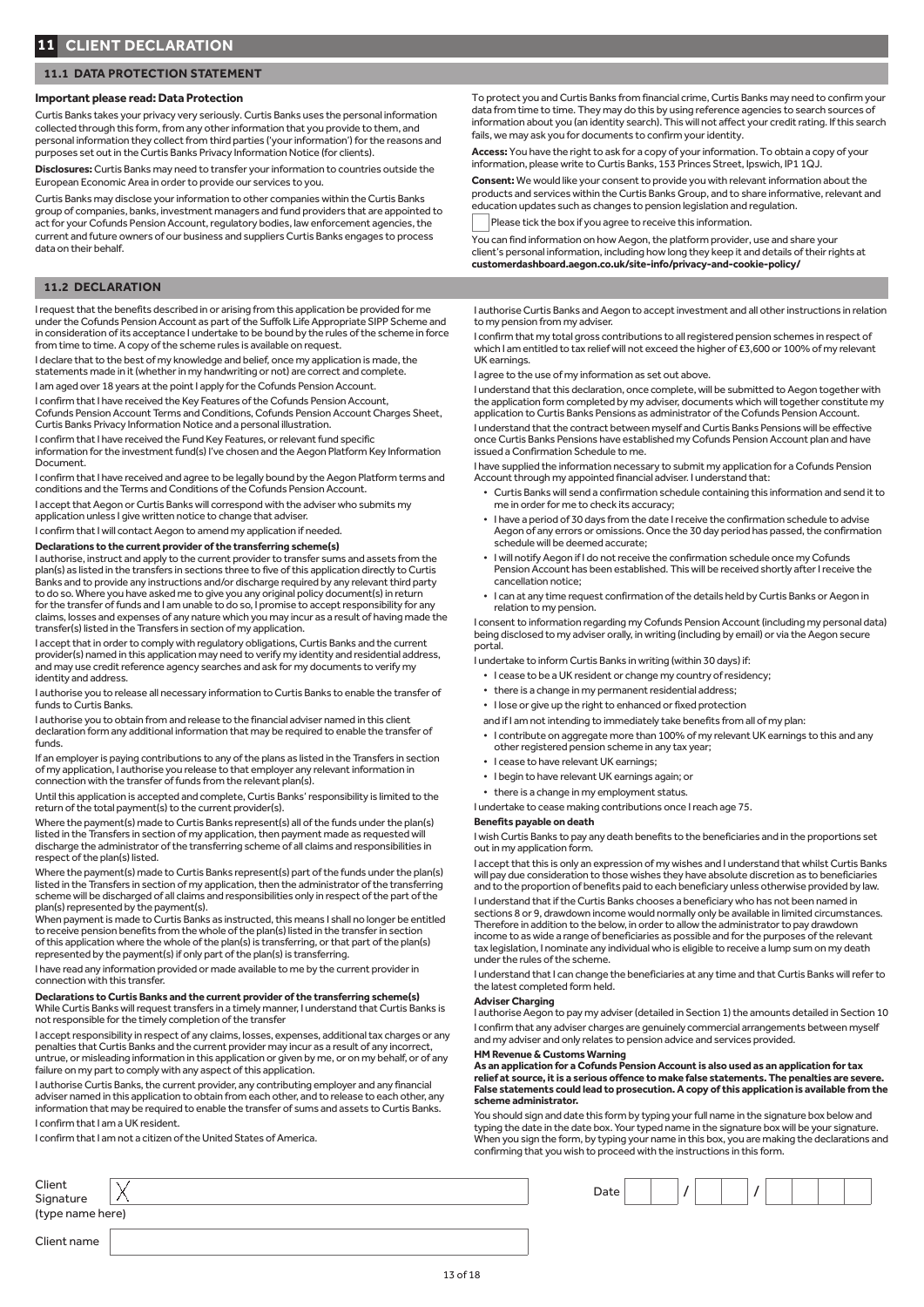# **APPENDIX I – ADVISER DECLARATION**

# **ADVISER DETAILS**

| Name of authorised<br>individual<br>Full name of regulated<br>organisation<br>Regulator's reference number for organisation |                                                                                                                                                           |  |      |  | Aegon. | Please complete this<br>section, in full, if you are<br>not the client's current<br>adviser as known to | i |
|-----------------------------------------------------------------------------------------------------------------------------|-----------------------------------------------------------------------------------------------------------------------------------------------------------|--|------|--|--------|---------------------------------------------------------------------------------------------------------|---|
| Regulator's reference number for individual                                                                                 |                                                                                                                                                           |  |      |  |        | This section should be                                                                                  | i |
| Address                                                                                                                     |                                                                                                                                                           |  |      |  |        | completed by a suitably<br>authorised UK adviser if                                                     |   |
|                                                                                                                             |                                                                                                                                                           |  |      |  |        | advice has been given on<br>transfers from schemes                                                      |   |
|                                                                                                                             | Postcode                                                                                                                                                  |  |      |  |        | containing safeguarded                                                                                  |   |
| Telephone number                                                                                                            |                                                                                                                                                           |  |      |  |        | benefits.                                                                                               |   |
| Fax number                                                                                                                  |                                                                                                                                                           |  |      |  |        |                                                                                                         |   |
| Email address                                                                                                               |                                                                                                                                                           |  |      |  |        |                                                                                                         |   |
|                                                                                                                             | If the regulated organisation is an appointed representative or part of a network, please give details below.                                             |  |      |  |        |                                                                                                         |   |
| Name of principal or<br>network                                                                                             |                                                                                                                                                           |  |      |  |        |                                                                                                         |   |
| Regulator's reference number for principal or network                                                                       |                                                                                                                                                           |  |      |  |        |                                                                                                         |   |
|                                                                                                                             | DECLARATION (TO BE COMPLETED AND SIGNED IF THE CLIENT HAS STATED THEY HAVE SOUGHT ADVICE IN TRANSFERRING A SCHEME CONTAINING SAFEGUARDED BENEFITS)        |  |      |  |        |                                                                                                         |   |
|                                                                                                                             | Please confirm whether you have provided advice to your client on transferring a scheme containing safeguarded benefits into the Cofunds Pension Account: |  |      |  |        |                                                                                                         |   |
| Cofunds Pension Account.                                                                                                    | I confirm that I have recommended the client (as named in Section 2) to transfer his/her pension scheme(s) containing safequarded benefits to the         |  |      |  |        |                                                                                                         |   |
|                                                                                                                             |                                                                                                                                                           |  |      |  |        |                                                                                                         |   |
| Name                                                                                                                        |                                                                                                                                                           |  |      |  |        |                                                                                                         |   |
| Position in organisation                                                                                                    |                                                                                                                                                           |  |      |  |        |                                                                                                         |   |
| Adviser signature                                                                                                           |                                                                                                                                                           |  | Date |  |        |                                                                                                         |   |

(type name here)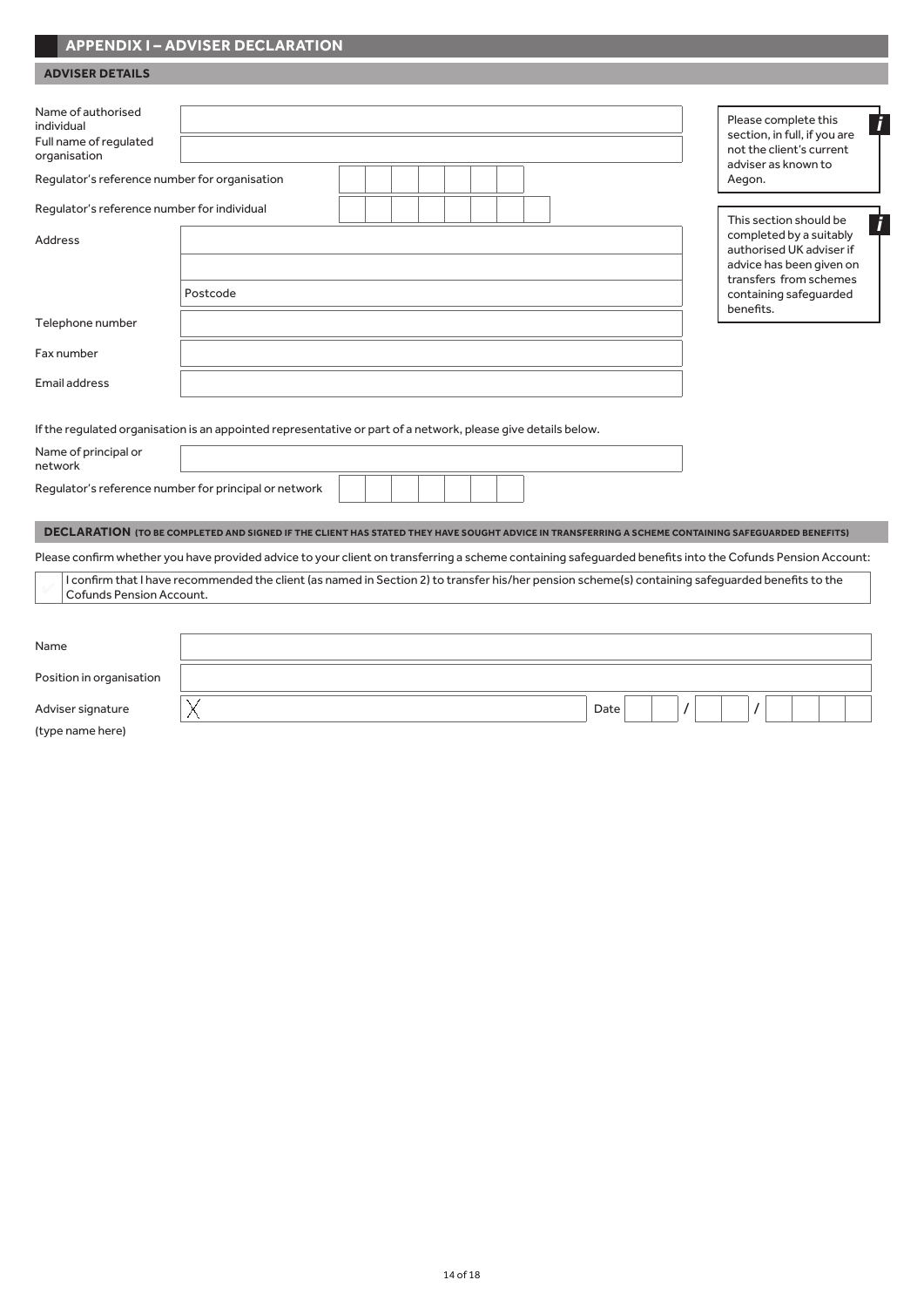# **APPENDIX II**

| should be debited.                                                                                                                                                         |                                                                                                                                                                                                                                                                                                                                                                                                |
|----------------------------------------------------------------------------------------------------------------------------------------------------------------------------|------------------------------------------------------------------------------------------------------------------------------------------------------------------------------------------------------------------------------------------------------------------------------------------------------------------------------------------------------------------------------------------------|
| Instruction to your Bank or Building Society to pay by Direct Debit                                                                                                        |                                                                                                                                                                                                                                                                                                                                                                                                |
| Please fill in the whole form using a ballpoint pen and send it to:                                                                                                        |                                                                                                                                                                                                                                                                                                                                                                                                |
| Aegon Cofunds Administration<br>Sunderland<br><b>SR43 4DN</b>                                                                                                              | Service User Number<br>3<br>5<br>$5\overline{)}$<br>8<br>8<br>1<br>Reference                                                                                                                                                                                                                                                                                                                   |
| Name(s) of account holder(s)                                                                                                                                               |                                                                                                                                                                                                                                                                                                                                                                                                |
| Bank/Building Society Account Number<br><b>Branch Sort Code</b><br>Banks and Building societies may not accept<br>Direct Debit instructions from some types<br>of account. | Instruction to your Bank or Building society<br>Please pay Suffolk Life Trustees Limited Direct Debits from the account detailed in this<br>instruction subject to the safeguards assured by the Direct Debit Guarantee. I understand<br>that this instruction may remain with Suffolk Life Trustees Limited and, if so, details will be<br>passed electronically to my Bank/Building Society. |
| <b>Bank/Building Society</b><br>To: The Manager<br>Address                                                                                                                 | Signature $\lambda$<br>Date                                                                                                                                                                                                                                                                                                                                                                    |
| Postcode                                                                                                                                                                   | Signature<br>Date                                                                                                                                                                                                                                                                                                                                                                              |
|                                                                                                                                                                            |                                                                                                                                                                                                                                                                                                                                                                                                |

**This form must be completed when setting up or amending a regular contribution to a Cofunds Pension Account. If both you and your employer intend to make regular contributions, please use an additional Direct Debit instruction. Please enter the details of the bank account from which the regular contributions** 

**This Guarantee should be detached and retained by the payer.**

#### **The Direct Debit Guarantee**

- This Guarantee is offered by all Banks and Building Societies that accept instructions to pay Direct Debits.
- If there are any changes to the amount, date or frequency of your Direct Debit Suffolk Life Trustees Limited will notify you five working days in advance of your account being debited or as otherwise agreed. If you request
- If an error is made in the payment of your Direct Debit, by Suffolk Life Trustees Limited, or your Bank or Building Society, you are entitled to a full and immediate refund of the amount paid from your Bank or Building Society.
- If you receive a refund you are not entitled to, you must pay it back when Suffolk Life Trustees Limited asks you to.
- You can cancel a Direct Debit at any time by simply contacting your Bank or Building Society. Written confirmation may be required. Please also notify us.

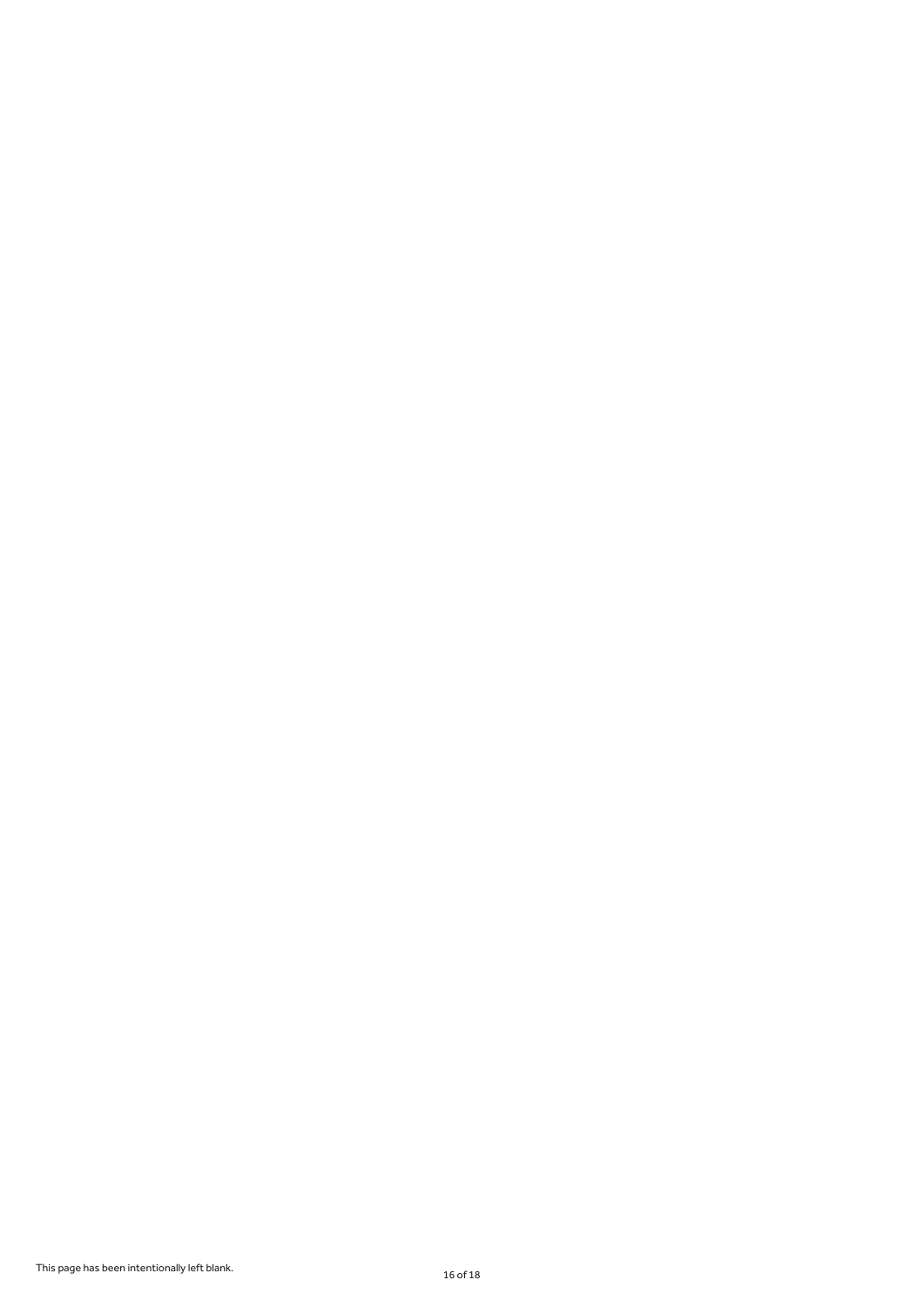## **APPENDIX III**

**This schedule should be completed if investments are to be transferred without being sold from your client's existing pension to their Cofunds Pension Account.**

## **Please complete this form by typing in the boxes, including the signature box(es) and emailing it to: aegoncofundsadministration@aegon.co.uk**

## **Investment Details**

If a full fund valuation from the current scheme administrator is submitted in place of this schedule, it must contain all of the information requested here. Where full information is not provided as part of a valuation or via this schedule, we will need to request this again and the transfer could be delayed. Once we receive this schedule fully completed we will check the allowability of the investments before requesting the transfer from the current provider. If any investment is not allowable within the Cofunds Pension Account, we will contact you to discuss how to proceed. Please ensure that the funds selected are available through the Aegon Platform.

Please note: if your adviser has agreed exclusive share class funds with a Fund Manager for your selected funds, we'll always invest in that exclusive share class and not the share class you've selected below.

#### Full name of scheme to be transferred

| Fund manager, fund name and share class | SEDOL number     | Where investment is currently held | # units/shares held |
|-----------------------------------------|------------------|------------------------------------|---------------------|
| (example) World Equity A Fund           | Example: 0157735 | Example: Fidelity                  |                     |
|                                         |                  |                                    |                     |
|                                         |                  |                                    |                     |
|                                         |                  |                                    |                     |
|                                         |                  |                                    |                     |
|                                         |                  |                                    |                     |
|                                         |                  |                                    |                     |
|                                         |                  |                                    |                     |
|                                         |                  |                                    |                     |
|                                         |                  |                                    |                     |
|                                         |                  |                                    |                     |
|                                         |                  |                                    |                     |
|                                         |                  |                                    |                     |
|                                         |                  |                                    |                     |
|                                         |                  |                                    |                     |
|                                         |                  |                                    |                     |

Please continue on a separate sheet if required.

#### **Notes**

Only investments that are currently available on the Aegon Platform can be transferred to the Cofunds Pension Account.

A SEDOL code is required in order to identify the exact investment to be transferred. Many investments have similar names and as such we are unable to proceed solely on a name.